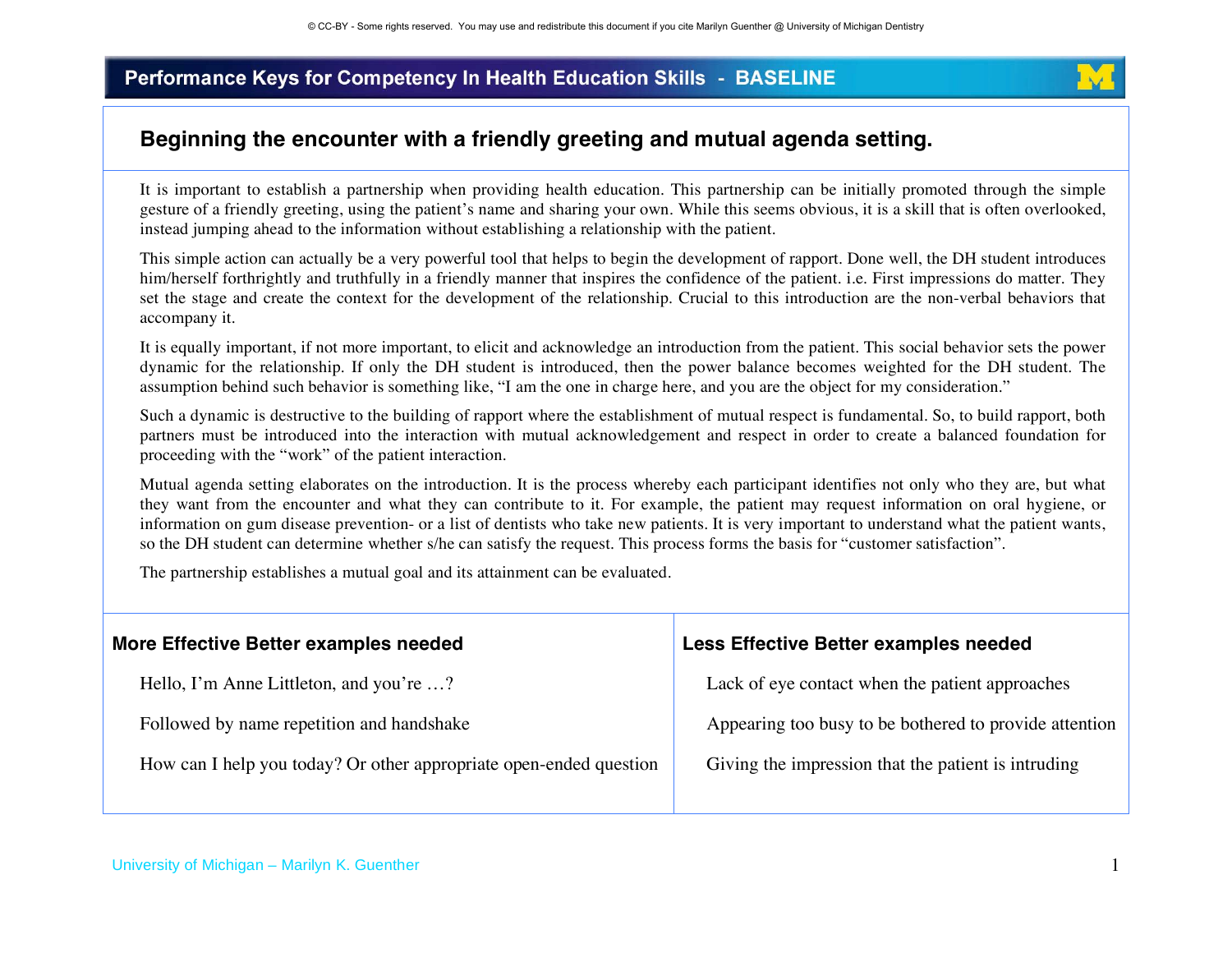

# **Assessment of the patients knowledge base and wish for information.**

When providing health education, it is important to develop a starting point, and that starting point should begin with the patient. It is desirable to understand what the patient already knows in order to reinforce this knowledge, correct mistaken "knowledge", and to add appropriately to the existing knowledge base. In other words, it is useful to "baseline" the patient.

It is also important to understand the patient's wish for information. Patients have preferred modalities for learning and that should influence choices the DH student makes for delivery of information. Learning modalities would include written materials, videos, web-sites and support groups.

Additionally, it is helpful to understand the patient's motivation for receiving the information so that the DH student's delivery can be tailored to the patient. A patient who requests information on sexually transmitted diseases for an undergraduate research project has a very different need than the patient who asks for this information because her husband has herpes. These two very different needs would require two very different responses from the DH student.

Understanding the patient's starting point, learning style, and motivation for learning help the DH student to craft the most relevant response for providing tailored information.

| <b>More EffectiveNeed better examples</b>                                                         | Less EffectiveNeed better examples                                                                                                                                                                |
|---------------------------------------------------------------------------------------------------|---------------------------------------------------------------------------------------------------------------------------------------------------------------------------------------------------|
| I'd like to help focus your search.                                                               | Providing a "canned" speech for every patient                                                                                                                                                     |
| What kinds of information are you interested in? (Identifies<br>content and modality)             | Not engaging in a discussion relevant to the patient's needs                                                                                                                                      |
| Tell me a little more about what you already know. (Identifies<br>knowledge base)                 | Not attempting to understand "where the patient is coming<br>from"<br>Prescribing information based on the DH student's needs<br>Thereby, creating a missed opportunity for real<br>communication |
| What makes you interested in having this information today?<br>(Identifies motivation)            |                                                                                                                                                                                                   |
| These types of questions should be offered thoughtfully as<br>leads, not peremptorily as demands. |                                                                                                                                                                                                   |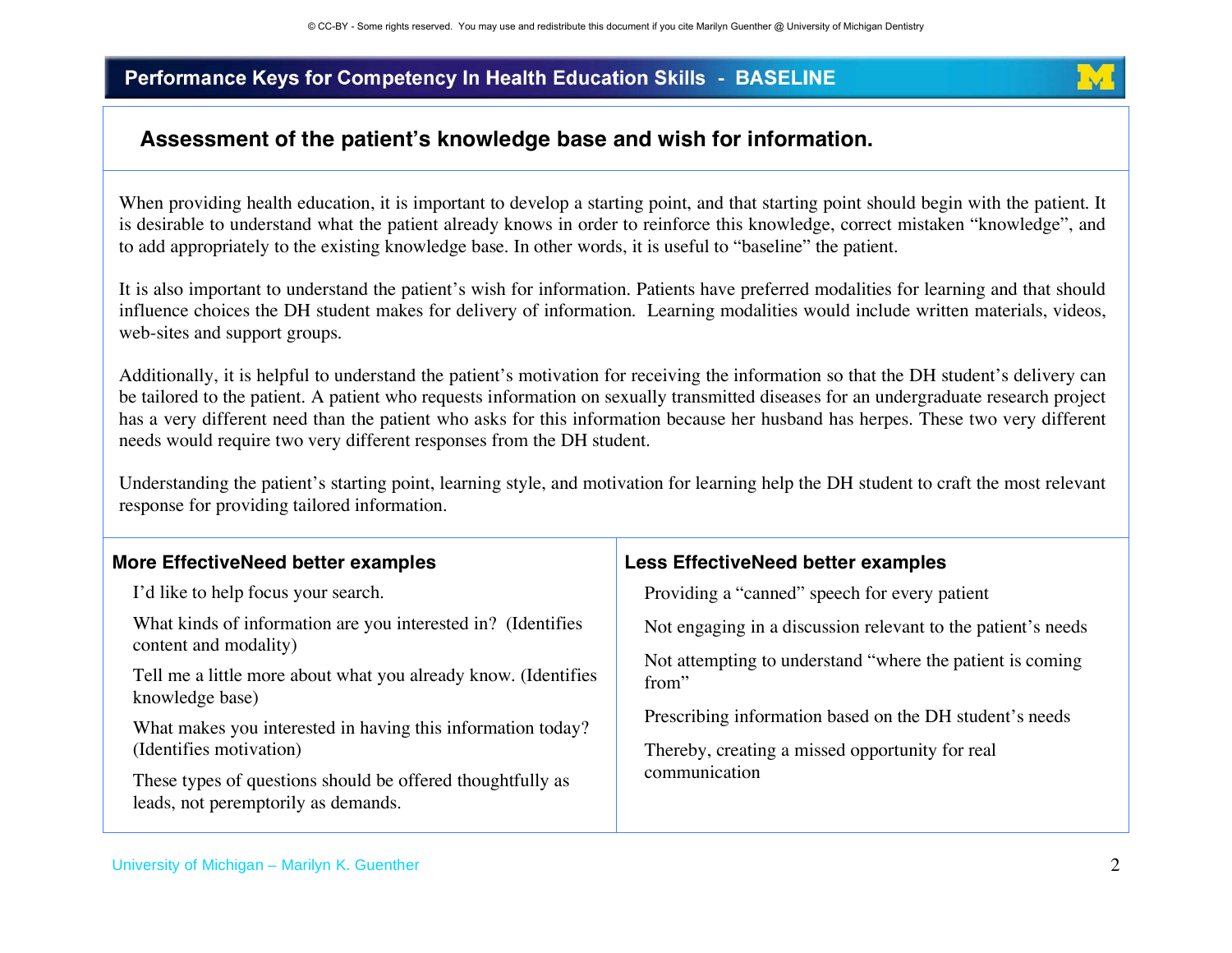

### **Structure for information is "chunks and checks."**

Information needs to be able to be grasped by the patient. The DH student's task, therefore, is to monitor the acquisition of information and to provide a process that does not overwhelm the patient. One way to enhance the patient's grasp is to offer information in manageable nuggets and to ascertain if that nugget has been understood.

Where information is provided without this process and other customizing efforts, patients remember relatively little of its content (about 40-50%). It is best to reinforce and build on each nugget of learning as it occurs throughout the interview. A feedback mechanism should also be offered so that the DH student develops a sense of the patient's information management skills. Such a mechanism might be something like, "I'd like to check if my explanation has been clear enough. What do you understand to be the three basics of oral hygiene?"

#### **More Effective**

I would like you to understand more about ………. since that's your main reason for being here today. Let's go through the information together.

Being responsive to verbal and non-verbal cues of the patient, the DH student manages the flow of information, providing for appropriate distribution and adequate understanding.

#### **Less Effective**

The DH student provides all the information in lecture format without taking a breath.

Providing so much information that the patient appears confused and/or overwhelmed. Observing the patient's eye contact pattern can provide relevant cues. I.E. a glazed look, many darting glances, retreating from eye contact with the DH student may indicate the patient's desire to "escape" from the weight of the information.

Providing such minimal information that the patient doesn't know what to think or how to proceed.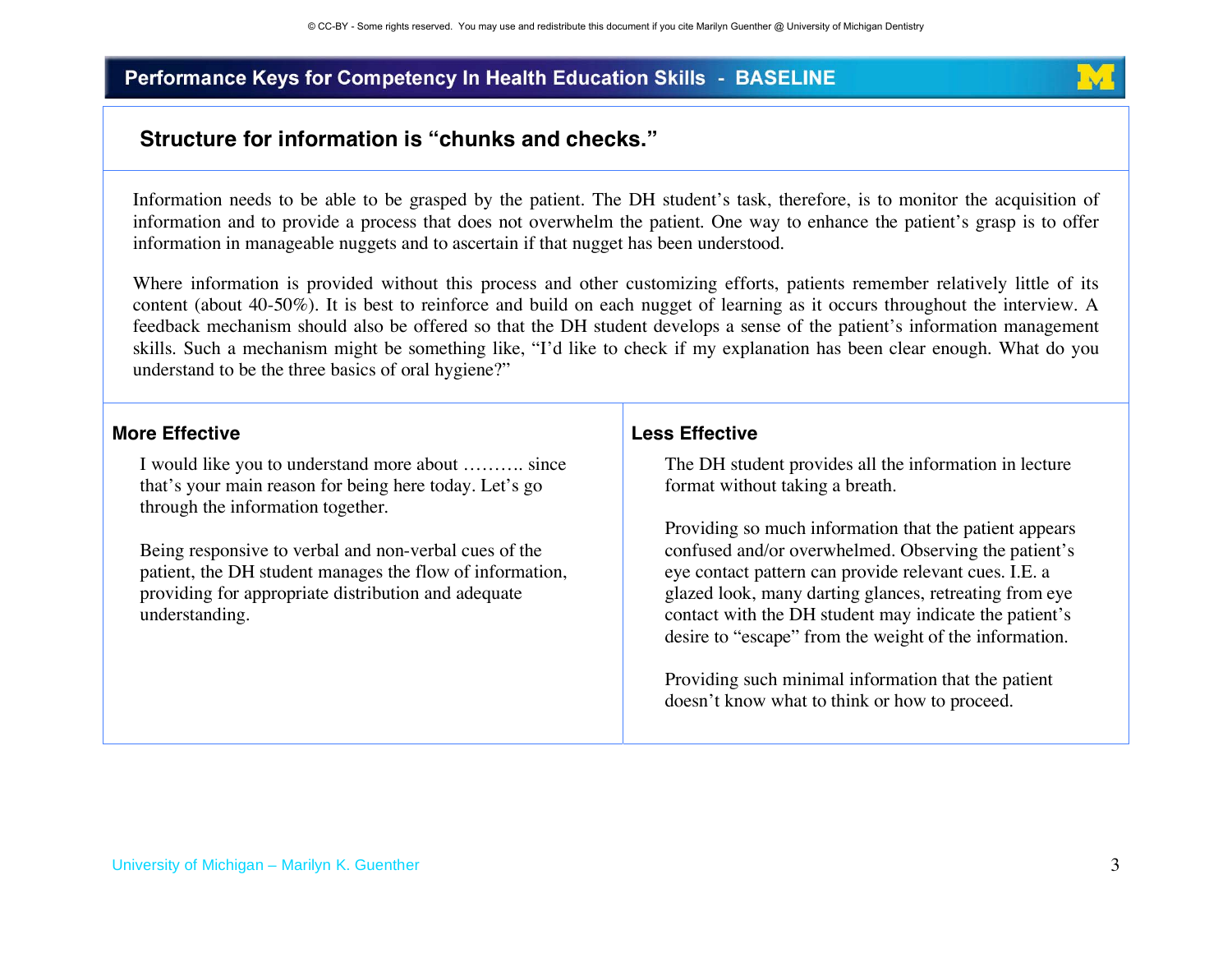

### **Explanation of information is in an organized and timely fashion.**

The organization of information into coherent units that are offered during a teachable moment is an art that requires practice.

#### **More Effective**

Streamline information through essentializing its elements.

Think about information in terms of key words and concepts.

Use your voice to underline essential elements, key words and concepts.

A simple and functional way to think about delivering information is that it should have a beginning, a middle, and an end.

Offer information as the patient expresses interest in it. This includes answering the patient's questions as they arise, not saying, "We'll get to that later." Later may work for the DH student, in terms of keeping to an organized agenda, but the patient is organized to receive the information now.

#### **Less Effective**

Telling all the information you know about a topic

Providing information in a stream of consciousness fashion, mixing minute details with key concepts and failing to distinguish the two

Giving information in measured tones; not using your voice to full effect to create appropriate emphasis

Making the delivery of information an action performed on the patient rather than a transaction performed with the patient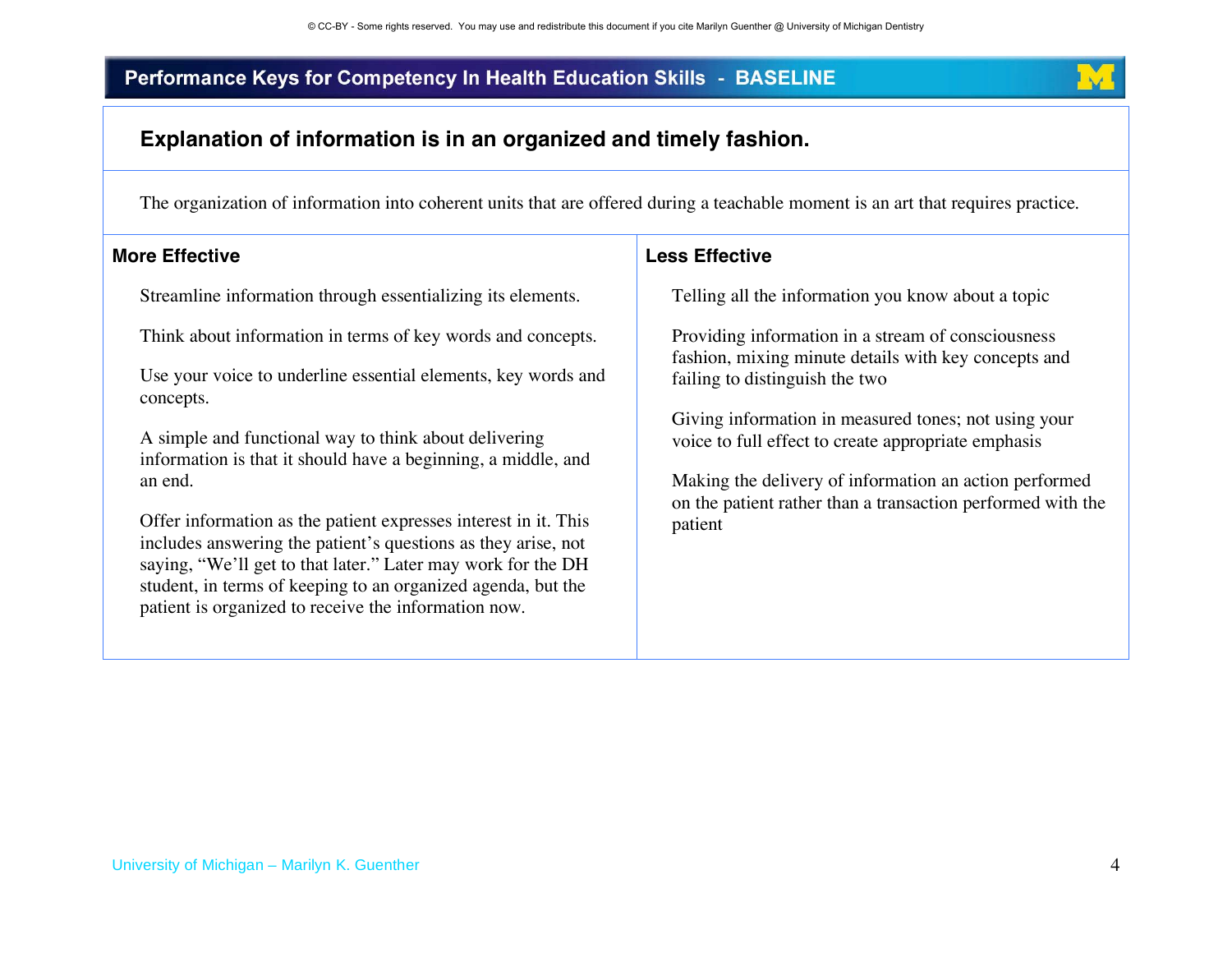

| Language is concise, easily understood and jargon-free.                                                                                                                |                                         |
|------------------------------------------------------------------------------------------------------------------------------------------------------------------------|-----------------------------------------|
| <b>More Effective</b>                                                                                                                                                  | <b>Less Effective</b>                   |
| The use of everyday, ordinary language instead of scientific<br>nomenclature                                                                                           | Using undefined scientific nomenclature |
| Providing definitions of scientific nomenclature when it is<br>used                                                                                                    |                                         |
| Using analogies from everyday life as parallel explanations<br>for complex medical information. An example is<br>comparing the circulatory system to a highway system. |                                         |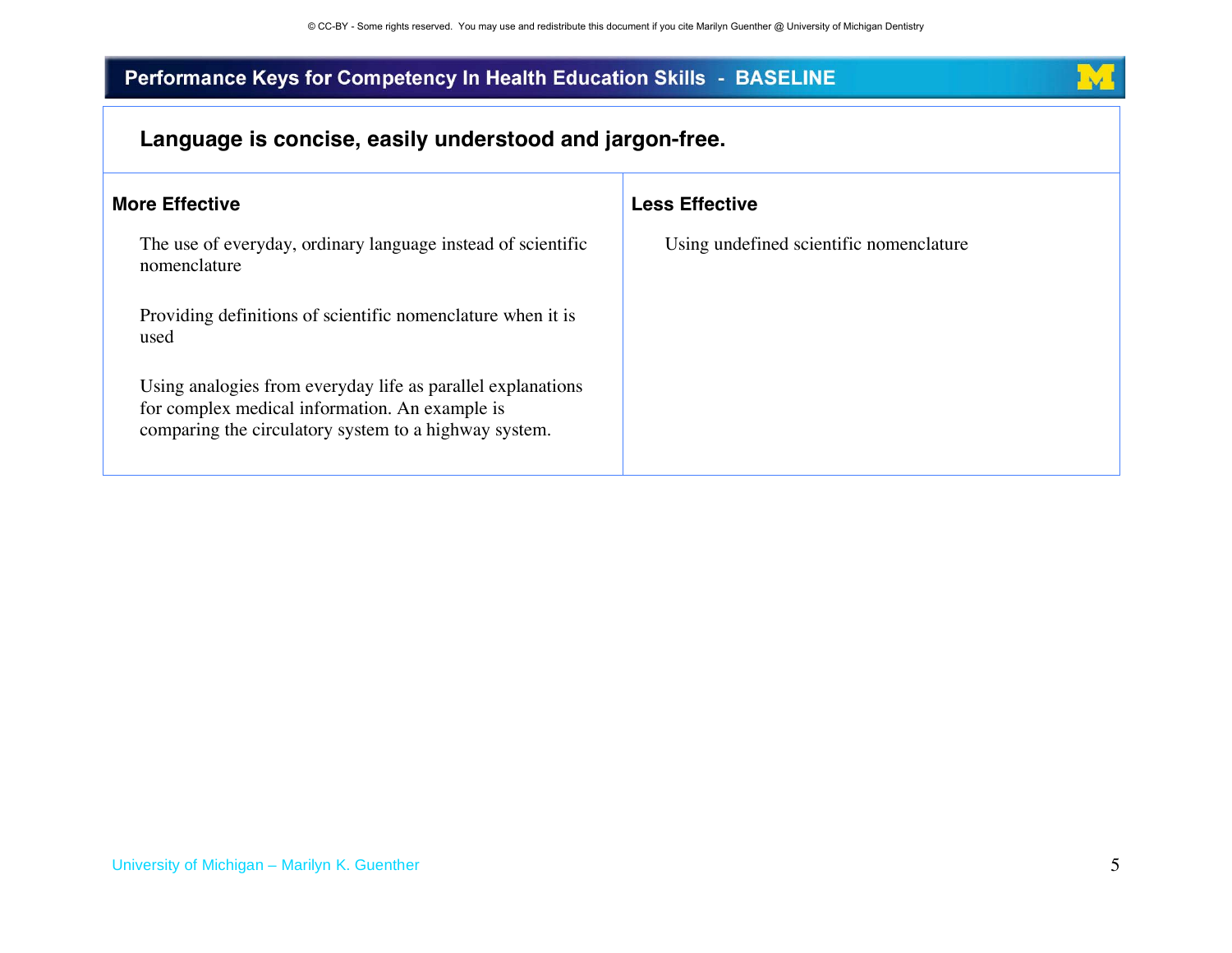

## **Information is signposted, repeated, and summarized.**

Communication is enhanced when the flow of information is organized.

Signposting refers to the technique of announcing important information. Ex. I'd like you to know that there are three primary causes for your condition.

Repeating information signals its importance and provides the patient with concept reinforcement.

Summarizing information assists in highlighting important information.

| <b>More Effective</b>                                     | <b>Less Effective</b>                              |
|-----------------------------------------------------------|----------------------------------------------------|
| Organizing the flow of information through the above      | Not organizing the flow of information, but rather |
| techniques of signposting, repetition, and summarization. | proceeding in "serendipitous" fashion.             |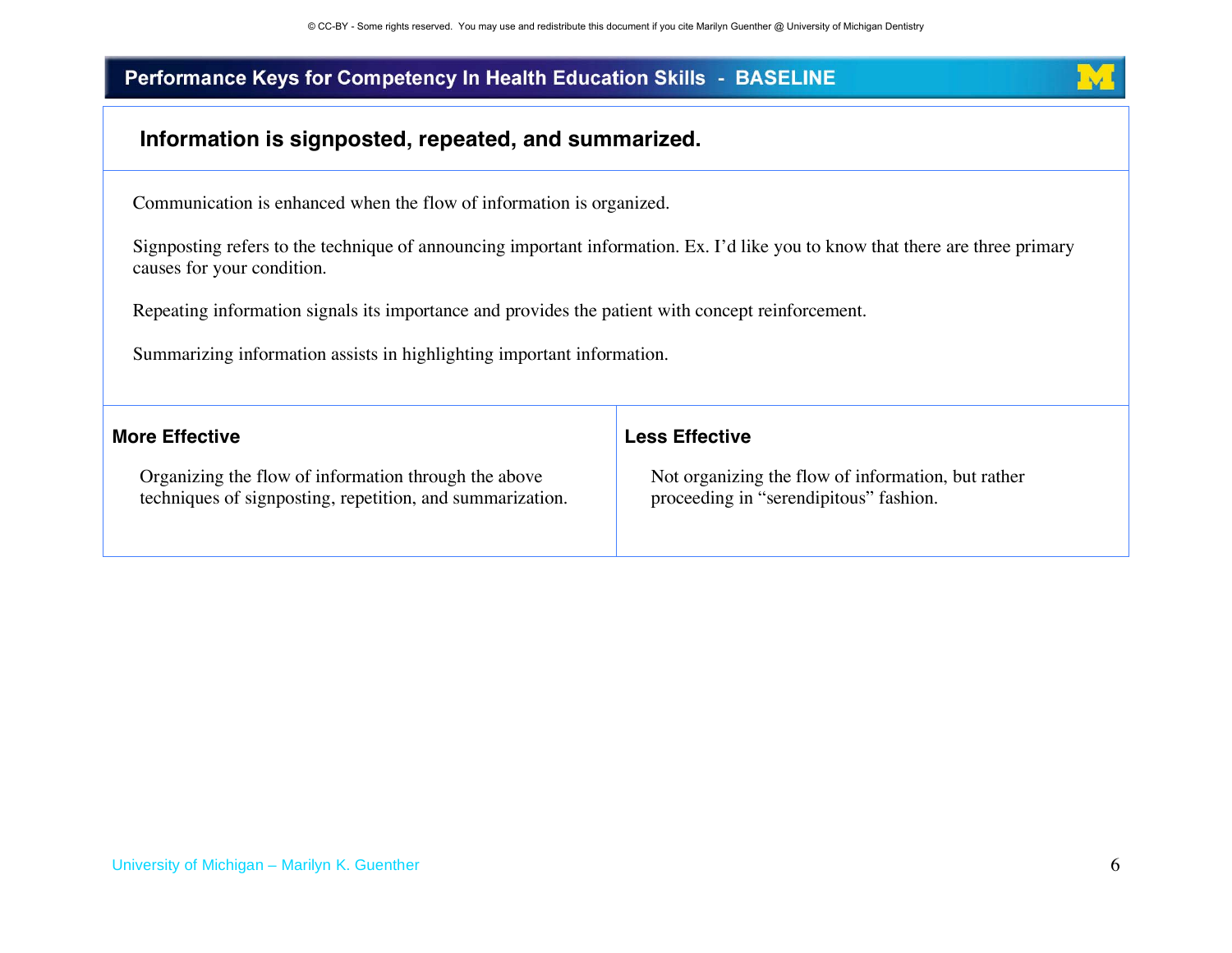

# **Negotiation of education process by checking patients understanding of information frequently.**

It is important to understand what the patient is taking in from the encounter. Just because the DH student says it doesn't mean the patient has heard it (or understands it).

Reviewing patient understanding during the encounter is a useful tool.

| <b>More Effective</b>                                                                                                                                                                                                                                                                          | <b>Less Effective</b>                                                                                     |
|------------------------------------------------------------------------------------------------------------------------------------------------------------------------------------------------------------------------------------------------------------------------------------------------|-----------------------------------------------------------------------------------------------------------|
| Frequent checking of patient's "intake"                                                                                                                                                                                                                                                        | No checking of patient's intake                                                                           |
| Ex. "We've just talked about the causes of your condition,<br>and I'd like to know if I've been clear in explaining them.<br>Could you tell me what you understand the causes to be?"<br>Ex. "How do you describe your "test results", your<br>"diagnosis", your "prevention strategy", etc."? | Assuming that the patient has taken in everything as offered<br>Overwhelming the patient with information |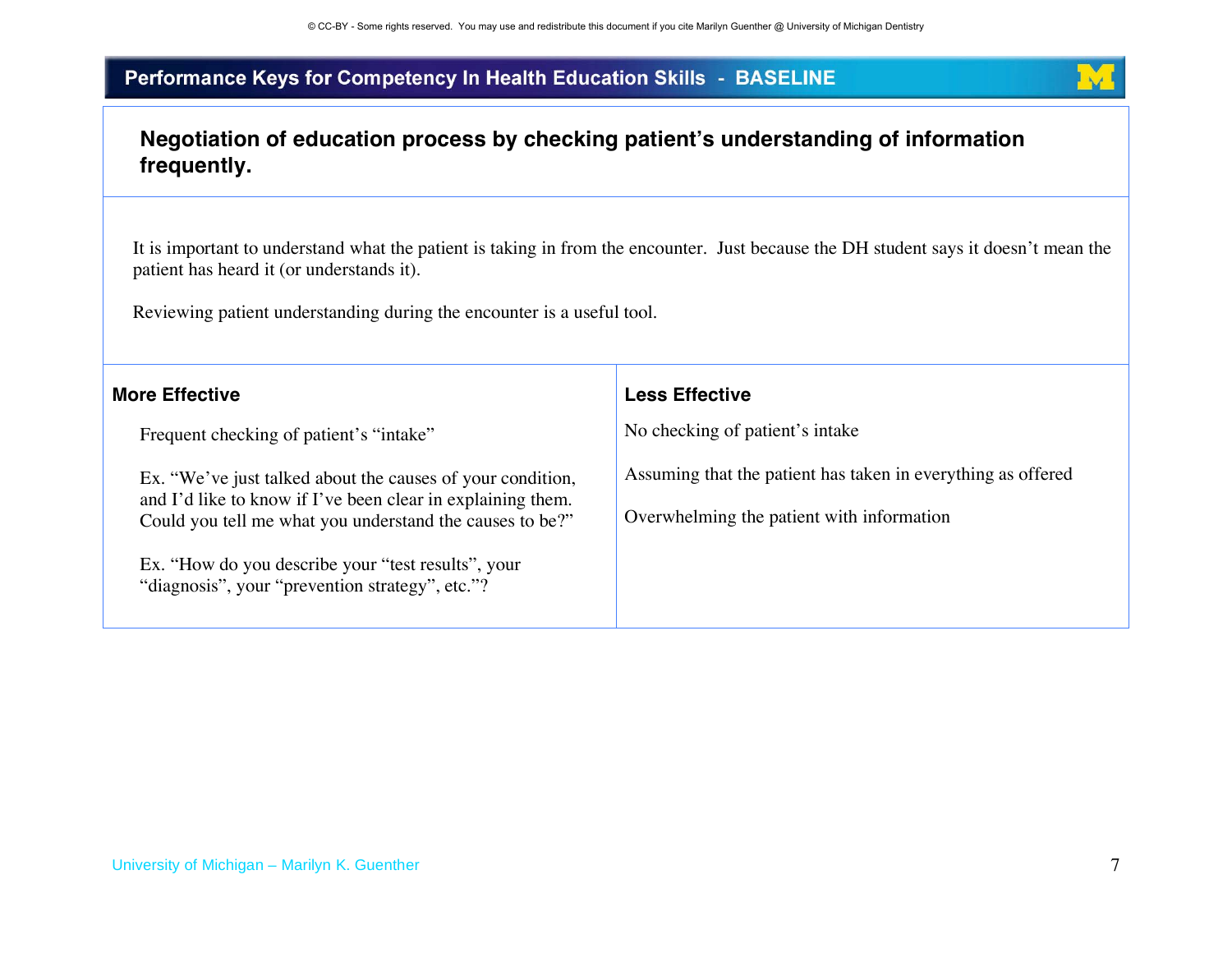

# **Elucidation of information through visual means (diagrams, models, written instructions).**

The communication of information is enhanced by making the abstract concrete. If patients have a "takeaway", it enhances the probability of learning. The takeaway can trigger memory and stimulate learning integration.

| <b>Less Effective</b>                                      |
|------------------------------------------------------------|
| Not using these techniques                                 |
| Overusing these techniques, resulting in patient overload. |
|                                                            |